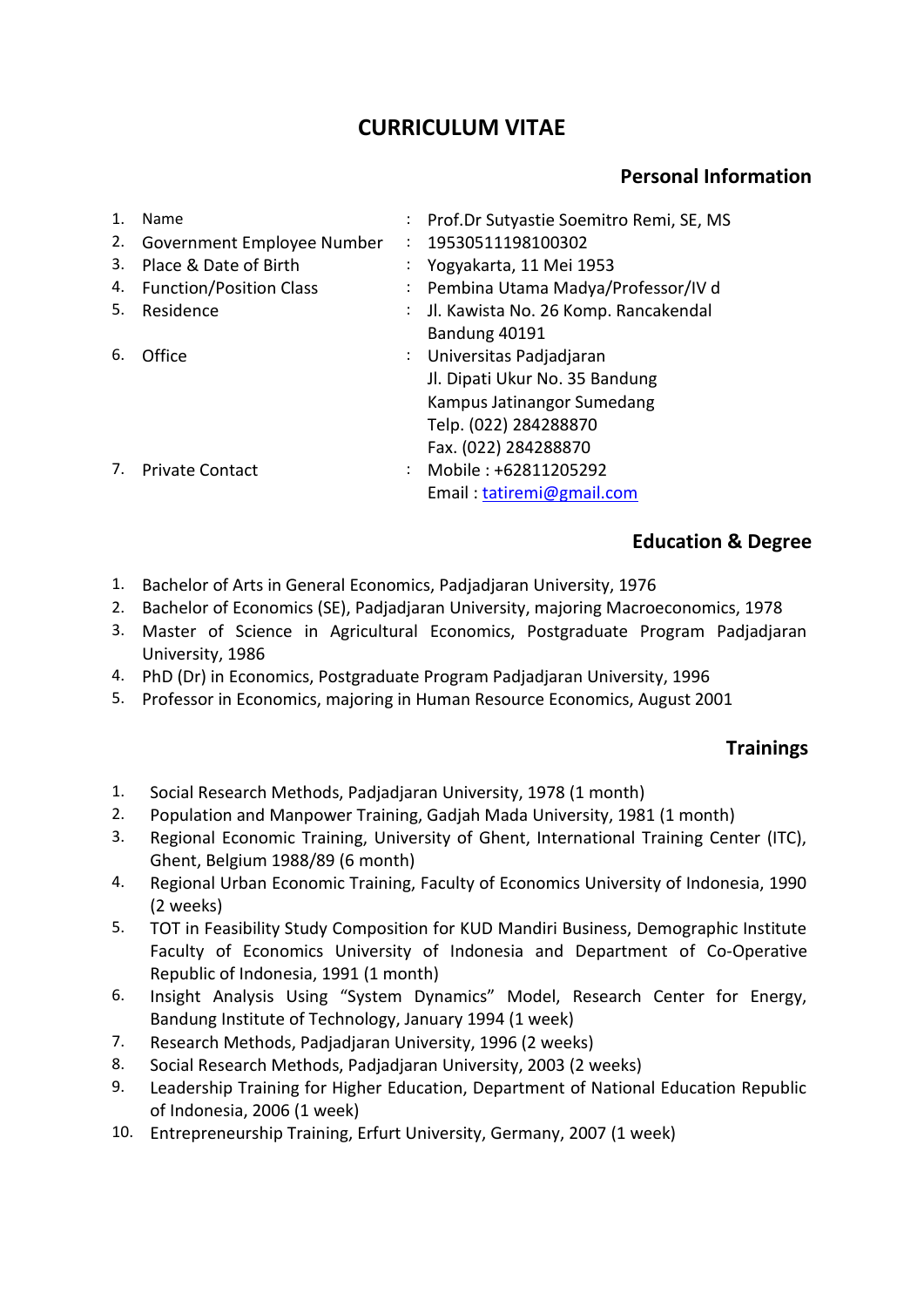- 1. Chairman of Indonesian Economist Association (ISEI), Java Bali Coordinator, 2009 – present
- 2. Chairman of ISEI, West Java Coordinator, 2001- 2004
- 3. Board of Indonesian Demographic Scientists Association (IPADI), until present
- 4. Board of Expert of West Java Co-Operatives Council (DEKOPINWIL), 2004-2008
- 5. Board of Adviser of Bandung ISEI, until present

#### **Awards**

- 1. Best Lecturer, Padjadjaran University, 1988
- 2. Best Social Sciences Research Paper, Padjadjaran University, 1994
- 3. Best Social Sciences Research Paper, Padjadjaran University, 1995
- 4. Best Social Sciences Research Paper, Padjadjaran University, 199
- 5. 10 Years Lencana Karya Satya, President of the Republic of Indonesia, 1998
- 6. 15 Years Lencana Karya Satya of Education, Rector of Padjadjaran University, 2001
- 7. Lencana Karya Satya of Co-Operatives Founders, President of the Republic of Indonesia, 2003
- 8. 20 Years Lencana Karya Satya, President of the Republic of Indonesia, 2007
- 9. 25 Years Lencana Karya Satya of Education, Rector of Padjadjaran University, 2008
- 10. 30 Years Lencana Karya Satya, President of Republic of Indonesia, 2012

### **Experiences in Structural Position**

- 2015 2020 : Chairman Board of Trustees Professors, Universitas Padjadjaran 2013 - 2016 : Head of Doctoral Program in Economic Science, Faculty of Economics and Business, Universitas Padjadjaran 2011 – 2015 : Secretary of Senate, Padjadjaran University 2009 – 2013 : Rector of Sahid University Jakarta 2004 – 2008 : Dean of Faculty of Economics, Padjadjaran University 2002 – 2004 : Head of Master Program in Applied Economics, Faculty of Economics,
- Padjadjaran University
- 1989 2000 : Secretary of Research, Community Service and Economic Study Laboratory (LP3E), Faculty of Economics, Padjadjaran University
- 1998 2003 : Secretary of Senate Padjadjaran University, Commission V
- 1999 2003 : Secretary of Intellectual Property Office, Padjadjaran University
- 1997 2004 : Head of Demographic Research Center (PPK), Padjadjaran University
- 1999 2003 : Head of Health Economic Center WHO-CC. Provided by Padjadjaran University and World Health Organization (WHO)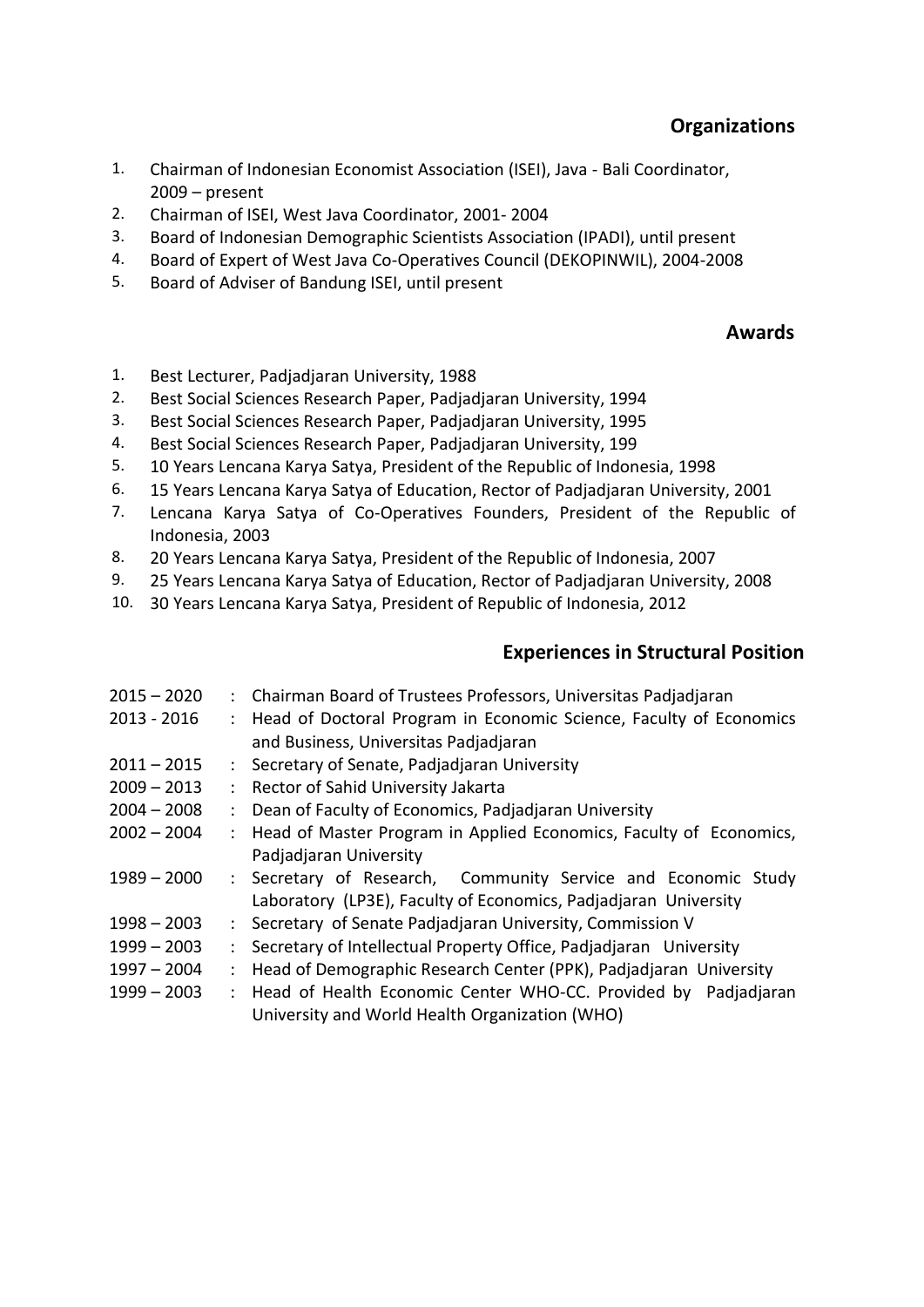# **Experiences in Functional Position**

| $2000 - 2003$    | $\ddot{\cdot}$         | of Assistant for Minister of Finance. Subject : Fiscal<br>Team<br>Decentralization. Department of Finance Republic of Indonesia                                                   |
|------------------|------------------------|-----------------------------------------------------------------------------------------------------------------------------------------------------------------------------------|
| $2004 - present$ | $\ddot{\phantom{a}}$   | Lecturer for Postgraduate PhD. Program majoring Regional Planning,<br>North Sumatera University, Medan                                                                            |
| $2004 - 2006$    |                        | Independent Team for Manpower Act Studies at Coordinator Ministry<br>Office of Economics Republic of Indonesia                                                                    |
| $2000 - present$ | $\ddot{\phantom{a}}$ . | Lecturer for Postgraduate PhD. Program majoring Business<br>Management, Padjadjaran University                                                                                    |
| $2000 - present$ | $\ddot{\phantom{a}}$   | Lecturer for Postgraduate Program Institute of Governmental Sciences<br>majoring Regional Finance, Jakarta                                                                        |
| $1996 - 2004$    | $\ddot{\cdot}$         | Editor in Chief, Economic Journal, Faculty of Economics Padjadjaran<br>University                                                                                                 |
| $1999 - 2008$    | ÷                      | Editor, Demographic Journal, Demographic Research Center,<br>Padjadjaran University                                                                                               |
| $2000 - 2010$    | $\ddot{\phantom{a}}$   | Lecturer for Postgraduate Program majoring Management, Tanjung<br>Pura University, Pontianak                                                                                      |
| $1998 - 2012$    | $\ddot{\cdot}$         | Lecturer for Postgraduate Program majoring Policy Studies, State<br><b>Administration Institute</b>                                                                               |
| $1997 - 2001$    | $\ddot{\cdot}$         | Editor, Journal of Sociohumaniora, Padjadjaran University                                                                                                                         |
| $1997 - 2003$    | :                      | Lecturer for SESKO ABRI                                                                                                                                                           |
| $1991$ – present | $\ddot{\cdot}$         | Lecturer for Postgraduate Program, Padjadjaran University                                                                                                                         |
| $1985 - 1999$    | $\ddot{\cdot}$         | Researcher for Management Institution, Faculty of Economics<br>Padjadjaran University                                                                                             |
| $2002 - 2004$    |                        | Member of Microfinance Committee Team, Coordinator Member of<br>Research Committee, Board of Research Padjadjaran University                                                      |
| $2004 - present$ | $\ddot{\cdot}$         | Member of Senate, Padjadjaran University, Commission III                                                                                                                          |
| $2002$ – present | $\ddot{\cdot}$         | Partner for Journal of Economics, ISEI Surabaya                                                                                                                                   |
| $1978 - 2000$    |                        | Researcher for Economics and Human Resource Research Center,<br><b>Faculty of Economics Padjadjaran University</b>                                                                |
|                  |                        | 1980 – present : Lecturer for Faculty of Economics Padjadjaran University                                                                                                         |
|                  |                        | <b>Experiences in Research</b>                                                                                                                                                    |
| $2015 - 2019$    | $\ddot{\phantom{0}}$   | Head of Research Team, The Optimation of Bonus Demography in West Java,<br>Academic Leadership Grants (ALG) Unpad                                                                 |
| $2012 - 2014$    |                        | Head of Research Team, National Program for Regional Tourism, STRANAS,<br>Ministry of Education                                                                                   |
| 2013             | $\ddot{\cdot}$         | Member of Research Team, The Impact of climate change on price of<br>agriculture product and its implication on the Indonesian Economy: A<br>Dynamic General Equilibrium Analysis |
| 2013             |                        | Program for Regional Government, Ministry of Education                                                                                                                            |
| 2011             |                        | Head of Research Team, "National Strategy" : Apreciation                                                                                                                          |

2009 : Head of Research Team**,** Human Resource Migration in West Java**,**  provided by LP3E FE**-**UNPAD and BI**-**Bandung